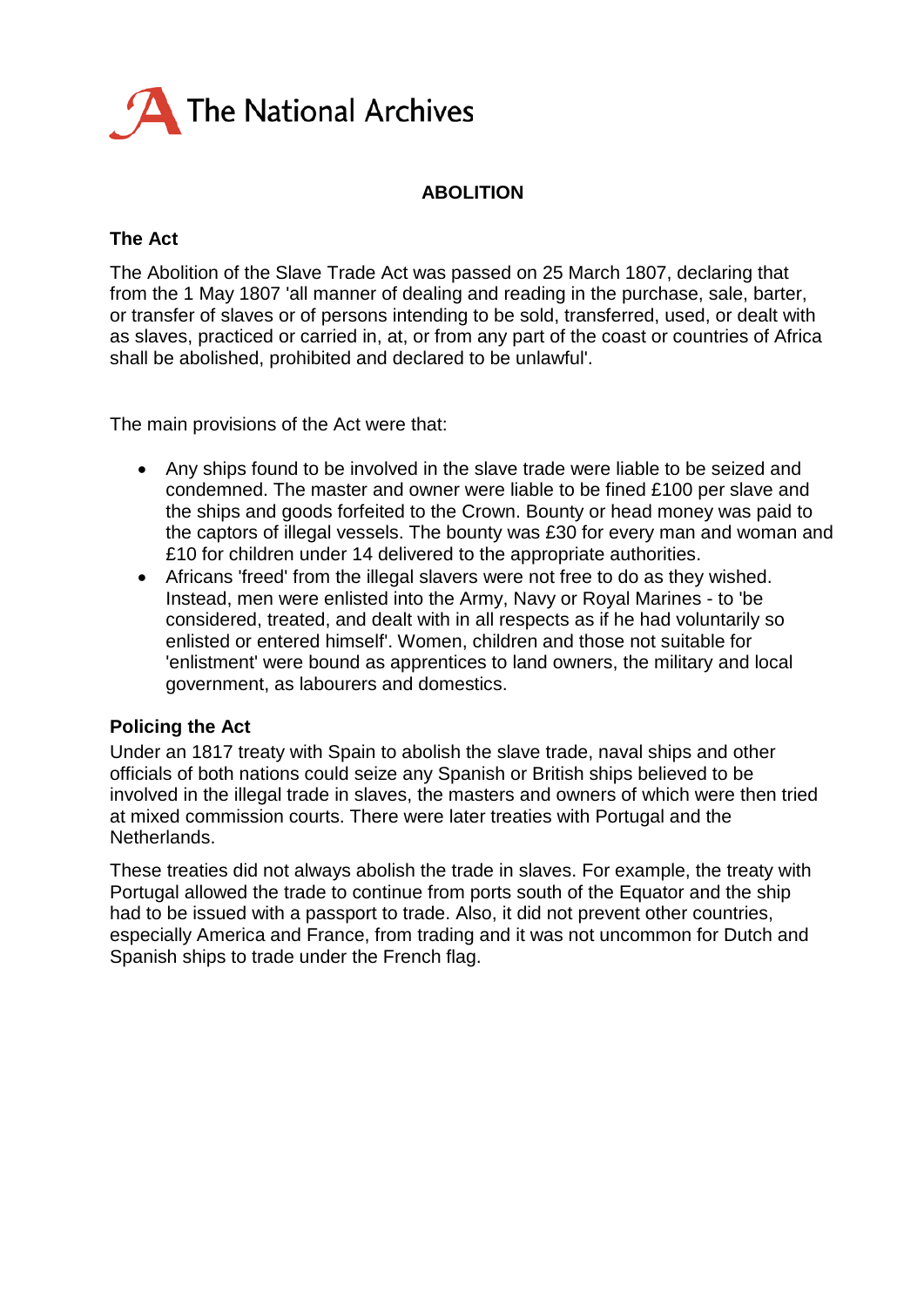**ENGAGEMENT METWEEN HER MAJESTY** THE QUEEN OF ENGLAND THE CHIEFS OF The Expandation FOR THE ABOLITION or THE TRAFFIC IN SLAVES. Siones a abbertato outh the day of Jacob 1852 Frederick Edwyn Forke, Eye Addition Commercial Her Majesty's ship Ponelspe on the part of Her Majesty the Queen of England, and the Chiefs of the Cylin Advan and of the neighbourhood, on the part of themselves and of their country. have agreed upon the following Articles and Conditions:-ARTICLE I. The export of Slaves to foreign countries is for ever abolished in the territories of the Chicle of the Eylen Nahma and the Chiefs of the Esden lealers engage to make and to proclaim a Law prohibiting any of their subjects, son within their jurisdiction, from selling or assisting in the sale of any Slave for transportation to a foreign country; and the Chiefs of  $\frac{d}{dx}$   $\frac{d}{dx}$   $\frac{d}{dx}$   $\frac{d}{dx}$   $\frac{d}{dx}$   $\frac{d}{dx}$ promise to inflict a severe punishment on any person who shall break this

*Engagement between Her Majesty the Queen of England and the Chiefs of the Egba Nation for the Abolition of the Traffic in Slaves', 1852, catalogue reference: FO 93/6/7*

## **Liberated Africans**

Liberated Africans were African, American and Caribbean slaves who were found onboard illegal slavers and freed by the courts.

However, they were not freed in the sense that they could go and do what they chose. They were not sent back to their countries of origin as it was considered likely that they would be re-enslaved.

Although 'liberated', they were not technically free: able-bodied men were 'enlisted' into the military services particularly the army for unlimited service. They were not entitled to the full benefits of pensions when discharged as unfit for further service or after 21 years. Women and children were often apprenticed to local landowners, to the military and to the local government for periods of up to 14 years.